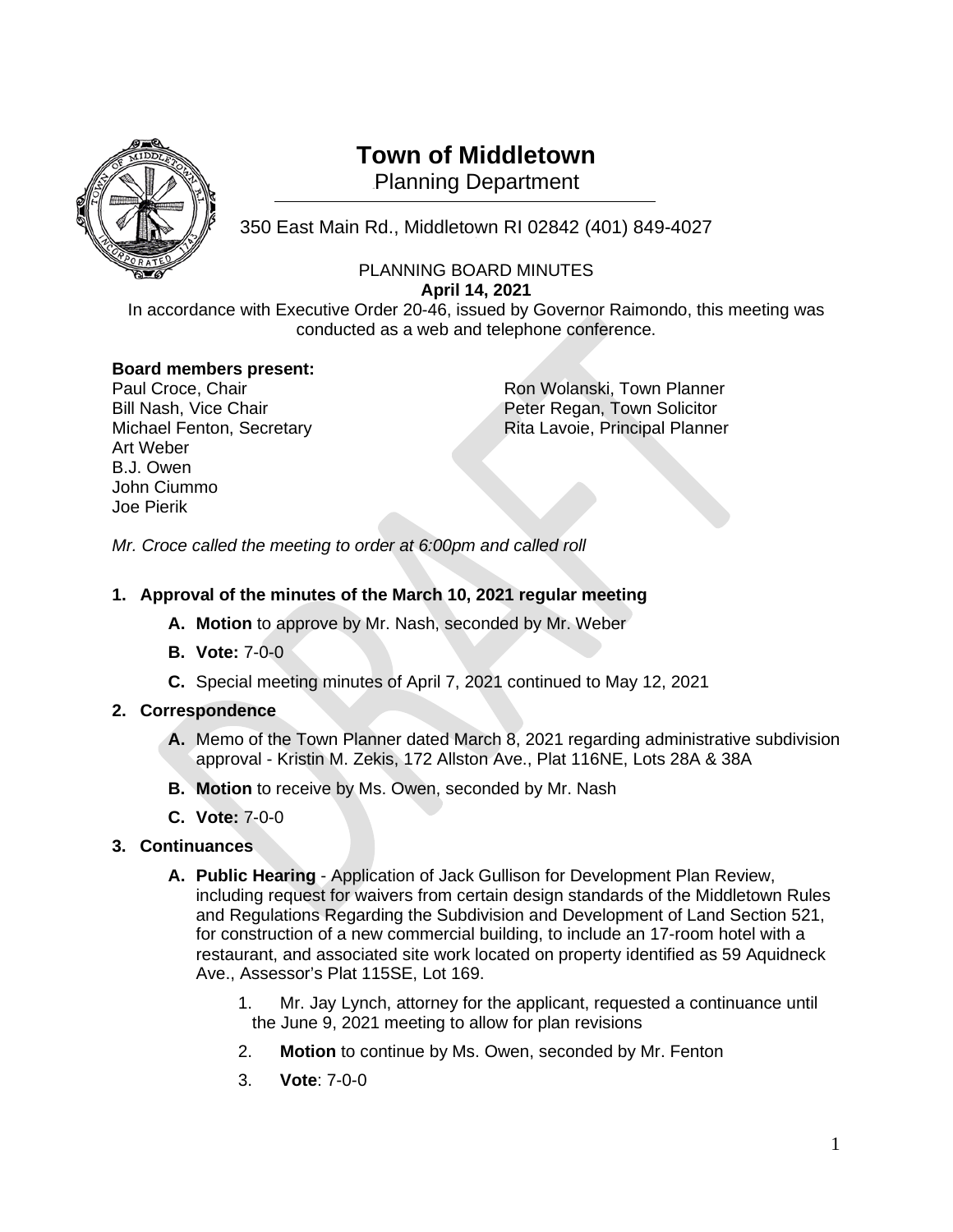- **B. Public Hearing** Application of GD Middletown West Main I, LLC for Development Plan Review, including request for waiver from certain design standards of the Middletown Rules and Regulations Regarding the Subdivision and Development of Land Section 521, and recommendation to the Zoning Board of Review regarding special use permit application for development in Zone 1 of the Watershed Protection District, to allow construction of a ground-mounted solar photovoltaic installation on a property located at 1747 West Main Road, Plat 111 Lot 9A.
	- 1. Mr. Jay Lynch, attorney for the applicant, requested a continuance until the June 9, 2021 meeting to allow for plan revisions and easement revisions with the Town Engineer
	- 2. **Motion** to continue by Mr. Nash, seconded by Mr. Weber
	- 3. **Vote**: 7-0-0
- **C. Public Hearing –** Application of Aquidneck Crossing, LLC for combined Master, Preliminary and Final Plan approval for a major land development project and Development Plan Review approval for a proposed mixed-use development including 12 residential units and 10,124 sq.ft. of office space contained in two existing buildings pursuant to Article 27A of the Middletown Zoning Ordinance. Property is located at 438 East Main Rd., at the intersection of Forest Ave. and East Main Rd., Assessor's Plat 113, Lot 3. *(This item is expected to be continued to the May 12, 2021 Planning Board meeting.)*
	- 1. Mr. Wolanski recommended a continuance for proper public notification
	- 2. **Motion** to continue to the May 12, 2021 meeting by Mr. Nash, seconded by Mr. Ciummo
	- 3. **Vote**: 7-0-0

#### **4. Old Business**

- **A. Public Hearing** Request of James Paradise, owner of property at 170 Aquidneck Ave. Plat 115SE, Lots 145, 146, 147 for waiver of Development Plan Review pursuant to Section 908 of the Middletown Rules and Regulations Regarding the Subdivision and Development of Land.
	- 1. Mr. Wolanski explained that the attorney requested a withdrawal without prejudice
	- 2. **Motion** to withdraw without prejudice by Mr. Nash, seconded by Ms. Owen
	- 3. **Vote**: 7-0-0
- **B.** Review and provide recommendation to the Town Council on proposed amendments to Section 400 - Definitions, Section 602 - Schedule Of District Regulations, Section 703 - Accessory Uses And Structures and Section 725 of the Middletown Zoning Ordinance regarding ground-mounted solar photovoltaic installation, including design requirements for all arrays and specific provisions for arrays mounted on carports and canopies.
	- 1. Mr. Wolanski and Mr. Regan reviewed changes regarding decommissioning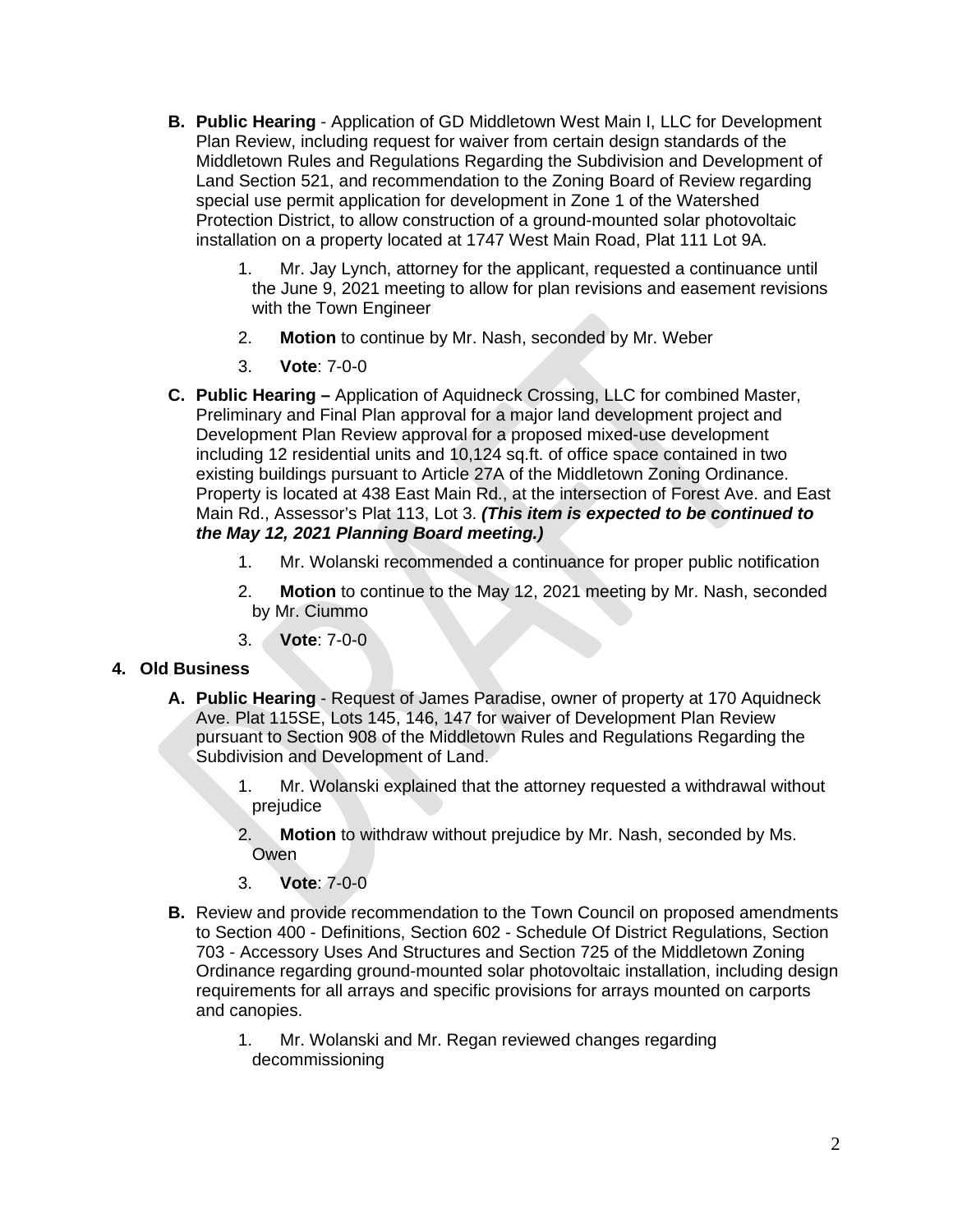- 2. Ms. Owen requested photos be included when sending the draft to the council
- 3. **Motion** to forward to the Town Council with a positive recommendation by Mr. Nash, seconded by Ms. Owen
- 4. **Vote**: 7-0-0

#### **5. New Business**

- **A. Public Hearing** Application for Development Plan Review by John and Pamela Wallace including request for waivers from certain design standards of the Middletown Rules and Regulations Regarding the Subdivision and Development of Land Section 521 for construction of a mixed-use building with garage and associated site work on property located at 819 Aquidneck Ave., Plat 114 Lot 129.
	- 1. Discussion on application of mixed-use ordinance or zoning ordinance
	- 2. **Motion** to open the public hearing by Ms. Owen, seconded by Mr. Nash
	- 3. **Vote**: 7-0-0
	- 4. Mr. Cort Chappell, attorney for the applicant, provided an overview of the proposed project noting a previous single-family home with light business use, proposed art studio and residential use, special use permit application, no zoning relief, architectural glass door, south driveway meeting fire department requirements, one way traffic through the site, street trees, bike rack, sewer line relocation, utilities underground, proposed public water.
	- 5. Mr. Chappell noted revisions to the plan to reduce the number of waivers requested
	- 6. Discussion on drainage calculation and water quality filtration, RIDOT permitting
	- 7. Mr. Weber commented on the Aquidneck Ave sidewalks proposal
	- 8. Mr. Hall, Town Engineer, requested that final approval by the Town Engineer remain a condition of approval
	- 9. Ms. Owen asked about the glass garage door
	- 10. Discussion on the garage door, landscaping, ventilation
	- 11. Mr. Nash asked that the stonewall on the southern side of the property be maintained and repaired
	- 12. Discussion on landscaping plan
	- 13. Mr. Croce asked about a landscape maintenance plan, rooftop equipment, signage, traffic pattern, previous traffic use
	- 14. Mr. Fenton asked about business management
	- 15. Members of the public were invited to speak
	- 16. No members of the public wished to speak
	- 17. **Motion** to close the public hearing by Ms. Owen, seconded by Mr. Weber
	- 18. **Vote**: 7-0-0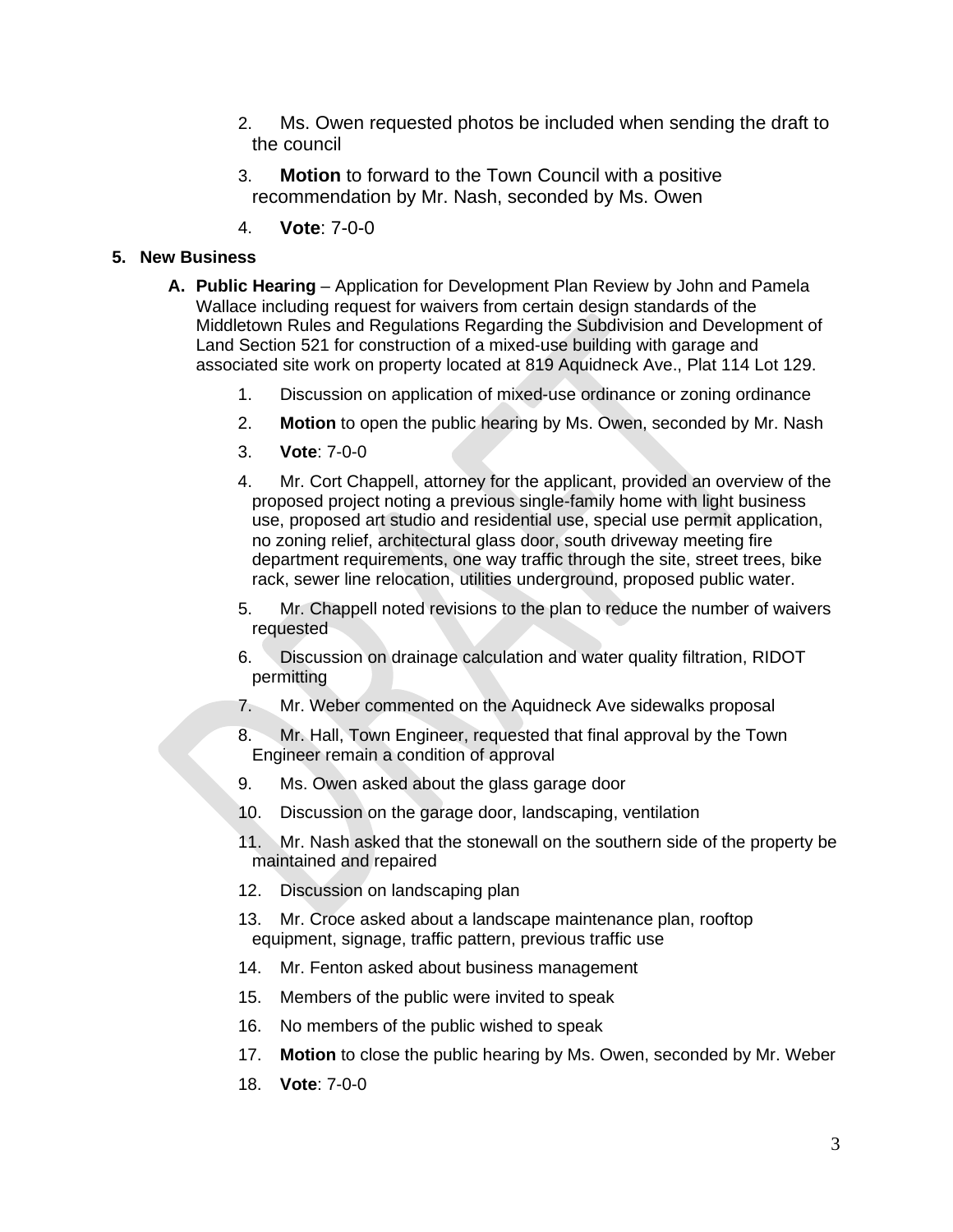- 19. **Motion** to approve the development plan review and provide a positive recommendation to the zoning board by Mr. Nash, seconded by Ms. Owen subject to and including:
	- Waiver: garage door facing public street
	- Conditions:
		- a. Stormwater management plan approved by the Town Engineer prior to permitting
		- b. Stormwater maintenance easement submitted and approved by the Town Solicitor prior to permitting
		- c. Access driveway one way with signage
		- d. Finished grading shall be confirmed by the Town Engineer
		- e. Stonewall repair on southerly side of the property
		- f. Landscape maintenance plan be submitted and approved and contain language to retain landscaping in front of the garage door
- 20. **Vote**: 7-0-0
- Mr. Ciummo left the meeting
	- **B.** Application of Regal, LLC and The James H. Clausen Revocable Trust for Final Plan approval of a three-lot minor subdivision of property fronting on Valley Rd., Plat 107NE, Lot 402.
		- 1. Mr. Regan recused and Ms. Marisa Desautel sat as conflict solicitor
		- 2. Attorney for the applicant, Ms. MaryJo Carr, and engineer for the applicant Ms. Lyn Small presented the plans. Ms. Small noted: three lot subdivision with no improvements at this time, RI Dept. of Environmental Management edge verification, supplement plantings, adding nominal area to the right of way, sewer system improvement
		- 3. Discussion on correcting labeling of parcels
		- 4. **Motion** for final plan approval by Ms. Owen, seconded by Mr. Nash subject to :
			- Condition: correct labeling of parcel on mylar
		- 5. **Vote**: 6-0-0
		- 6. Mr. Regan rejoined the meeting
	- **C. Public Hearing** Application for Development Plan Review by A-1 Roofing & Construction, LLC including request for waivers from certain design standards of the Middletown Rules and Regulations Regarding the Subdivision and Development of Land Section 521, and including recommendation to the Zoning Board of Review for construction of two commercial buildings and associated site work in Zone 1 of the Watershed Protection District on property fronting on Aquidneck Avenue, Plat 114, Lot 507.
		- 1. **Motion** to open the public hearing by Mr. weber, seconded by Mr. Nash
		- 2. **Vote:** 6-0-0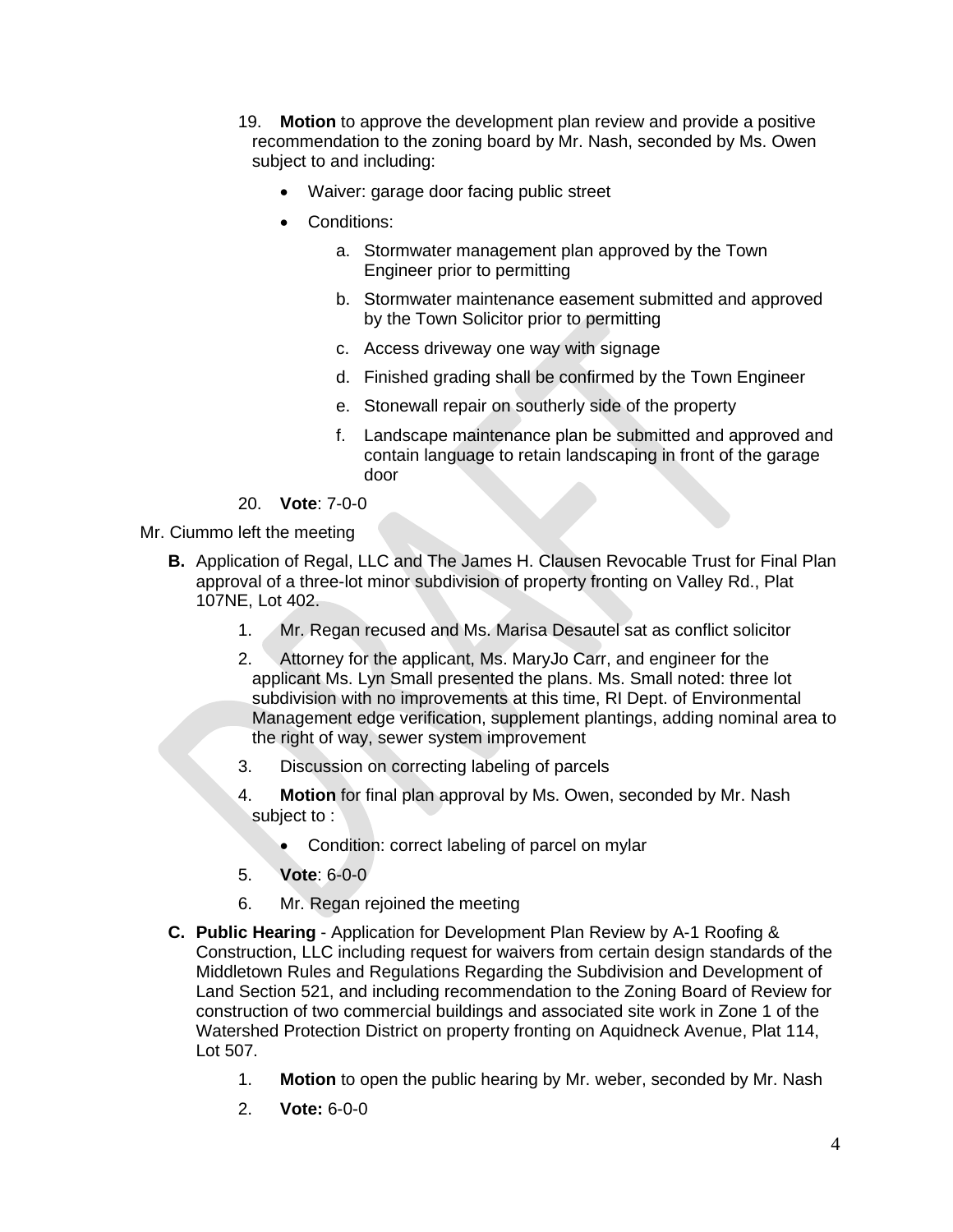- 3. Mr. David Martland, attorney for the applicant, Mr. Mike Russel, engineer for the applicant and applicant Sean Napolitano were present.
- 4. Mr. Martland presented the plans noting: new buildings for office and special trade contractor use, zone 1 watershed protection district, stormwater runoff quality treatment, RI Dept. of Environmental Management permitting, improvements to water quality, architectural plans.
- 5. Mr. Russel reviewed the proposed and existing conditions noting: parking, no zoning relief, state permitting process, physical connection to the property to the south, landscaping, lighting, crosswalk to proposed Aquidneck Ave sidewalk, waiver request for not meeting 20 foot buffer to residential property, public utilities, working within the current limit of disturbance
- 6. Mr. Wolanski added a waiver request for synthetic building materials
- 7. Ms. Owen asked about revisions and conservation commission
- 8. Discussion on process of application, landscape maintenance plan
- 9. Mr. Nash asked about the current conditions, proposed improvements, and existing stockpiles
- 10. Mr. Martland explained removal of stockpiles on lot, relocation of existing bulk bins, some container storage, jersey barriers to be removed
- 11. Mr. Nash asked for details on proposed plans for stockpile relocations and future plans for abutting lot
- 12. Mr. Weber spoke of economic confidence in the town
- 13. Mr. Pierik asked about stormwater management design
- 14. Mr. Russel described stormwater flow, wetland protection measures
- 15. Mr. Warren Hall, Town Engineer offered that the perimeter drains are adequate
- 16. Mr. Croce asked about the topography of the land and drainage patterns
- 17. There was discussion on existing drainage patterns, small area not entering watershed management practices
- 18. Mr. Croce asked about rooftop mechanical equipment, lighting plan
- 19. Mr. Fenton asked about rooftop mechanicals on the rear building
- 20. Members of the public were invited to speak
- 21. Mr. Kraig Ruth of 22 Spinnaker Court asked about the relocation of the storage bin
- 22. Mr. Napolitano said there would be limited noise from moving of the storage containers
- 23. **Motion** to close the public hearing by Ms. Owen, seconded by Mr. Nash
- 24. **Vote**: 6-0-0
- 25. Mr. Wolanski reviewed the necessary waivers and conditions of approval
	- Use of synthetic building materials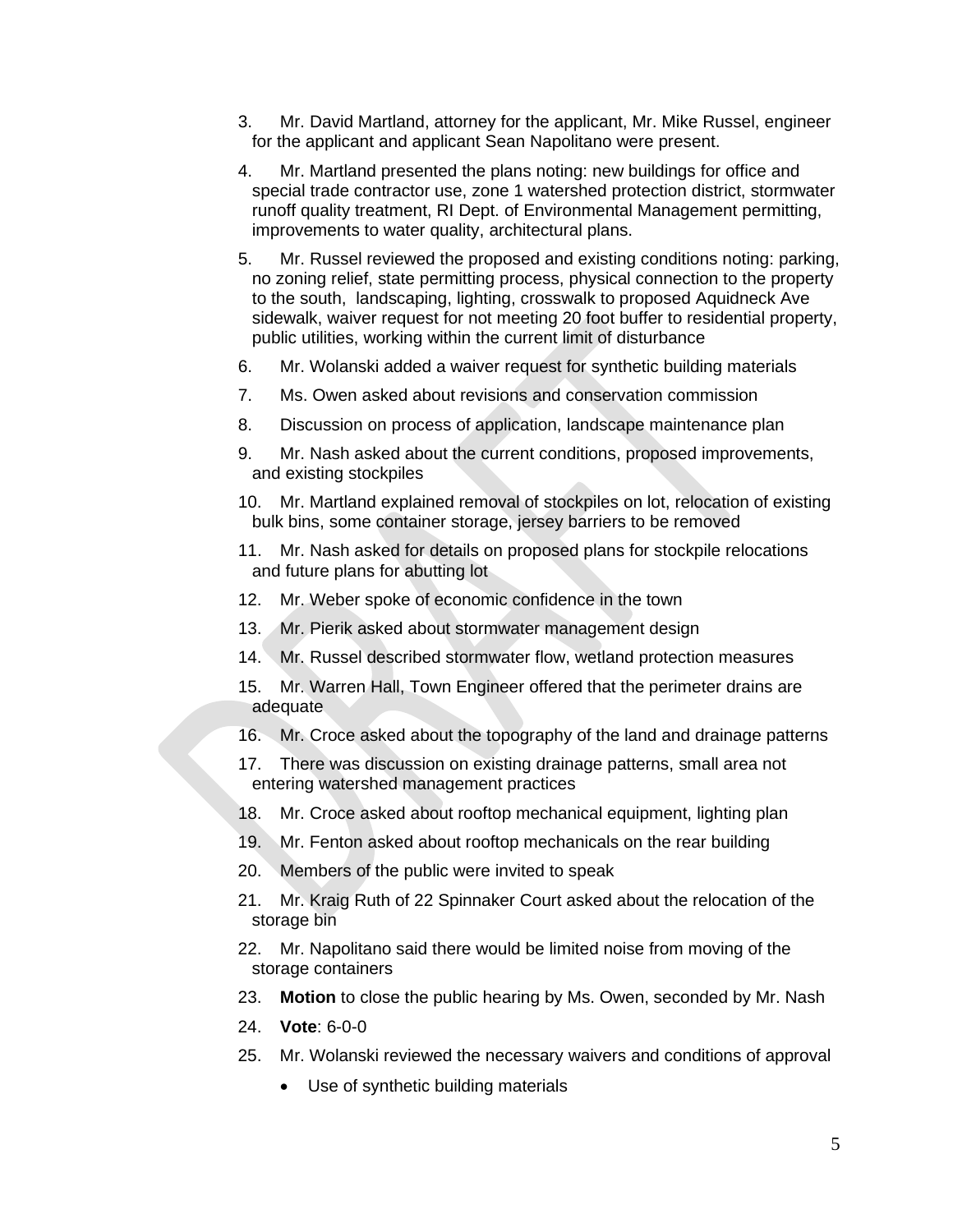- Less than 20 feet of buffer to residential
- 26. Conditions:
	- Pedestrian access be provided to Aquidneck Ave
	- Bike rack and trash receptacle be provided on plans
	- Provide calculations for amount of windows for street facing
	- Lighting to comply with dark sky regulations
	- Landscape maintenance plan be submitted and approved by the tree commission prior to permitting
	- Plans identify the proposed new location of materials bins prior to permitting
	- Any rooftop mechanical shall be shielded from view from the public right of way
	- Plan to comply with stormwater mgmt. ordinance
	- Provide a stormwater maintenance easement for review and approval by the Town Solicitor
	- Restrict use of lawn chemical and fertilizers due to watershed location
- 27. **Motion** for positive recommendation subject to conditions and including waivers and meeting required findings by Mr. Weber, seconded by Ms. Owen
- 28. **Vote**: 6-0-0
- **D.** Request of the Town Council for recommendation on the request of Peter Gallipeau, developer of the Saltwood Farm subdivision to modify the open space conservation easement to allow reduction in the area of land subject to the easement.
	- 1. Mr. Peter Gallipeau explained his request to reduce open space by about 10,000 square feet. He spoke of a stonewall bisecting the current lot line, adding frontage for proposed lot 1, a 10 foot-wide area to be added for proposed lot 3, co-owner's signatures on the application, more than required open space, approval from the town council for alterations of the maintenance easements
	- 2. Mr. Weber and Mr. Fenton spoke in favor due to the minimal reductions in open space
	- 3. Mr. David Martland, attorney for the applicant spoke of the small change in square footage of the open space
	- 4. Ms. Owen asked about the cemetery
	- 5. **Motion** for a positive recommendation by Mr. Weber, seconded by Mr. Nash
	- 6. **Vote**: 6-0-0
- **E.** Request of Peter Gallipeau, developer of the Saltwood Farm subdivision, to modify the design of proposed improvements to Cross Country Ln. (Phase 2 of the subdivision improvements) to provide 18 feet of pavement width rather than the 20 feet indicated on the approved plan.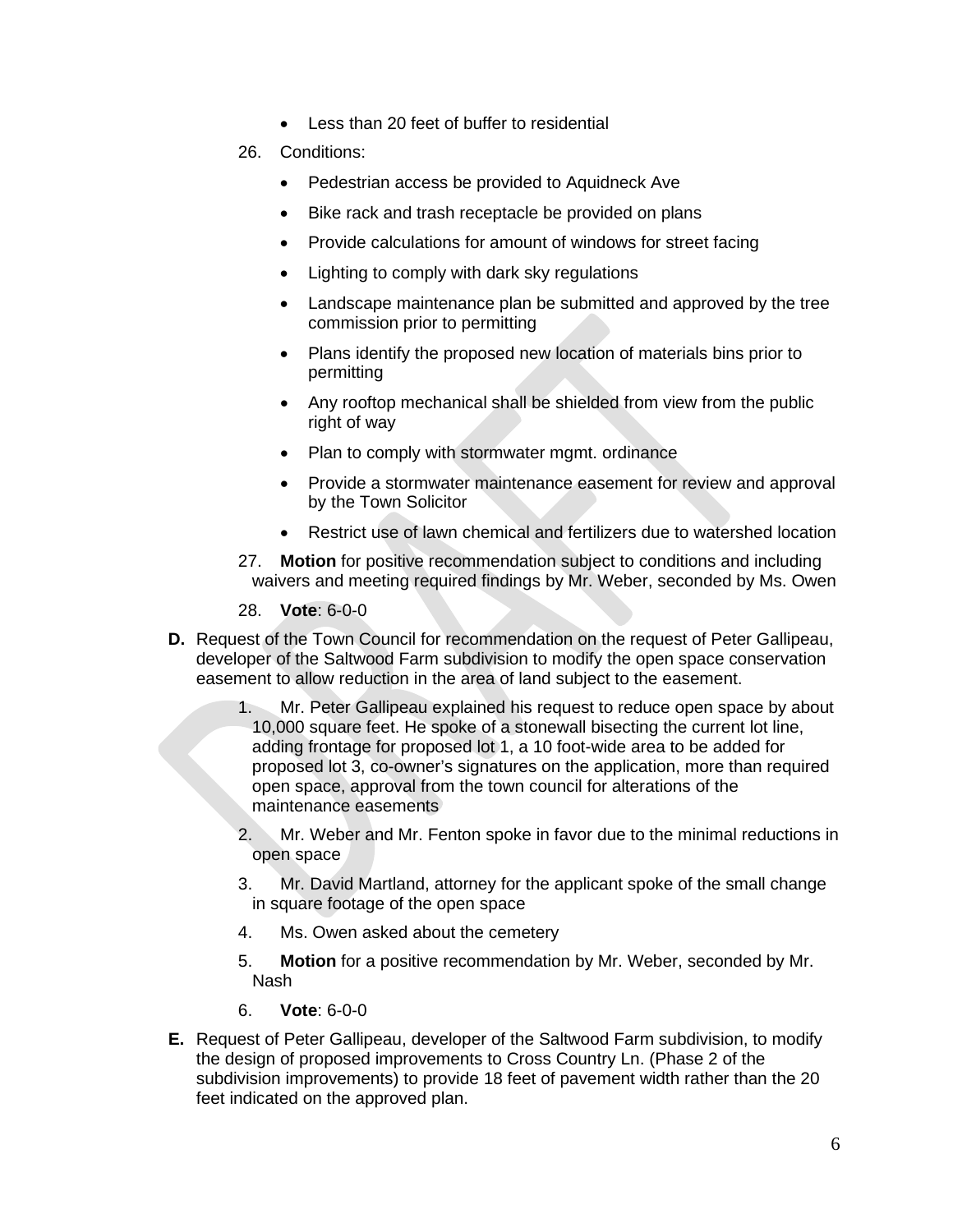- 1. Mr. Gallipeau reviewed the request noting narrower pavement is advantageous for snow plowing, reduction in impervious area
- 2. Mr. Warren Hall, Town Engineer, spoke of preservation of trees while still allowing for drainage and pavement, fire department approval
- 3. Mr. Nash asked for fire department approval in writing
- 4. Mr. Wolanski spoke of an email from the fire department supporting the proposal
- 5. Mr. Regan noted concerns about the road being a private driveway
- 6. **Motion** to modify the design by Mr. Nash, seconded by Ms. Owen
- 7. **Vote**: 6-0-0
- **F.** Discuss process for addressing Comprehensive Plan Future Land Use Plan amendments recently referred back to the Planning Board by the Town Council for additional review.
	- 1. Mr. Regan explained that members of the public expressed concerns to the town council on the zoning change.
	- 2. There was discussion on changing zoning and future land use plan, hold a public hearing for Toni Lynn Terrace area
	- 3. Mr. Weber expressed concern about re-advertising after the planning board already held a meeting on the matter
	- 4. Discussion on keeping the entire package of propose changes together, slow progress of items going to the town council
	- 5. It was agreed that the board would schedule a public hearing and notify abutters to the Toni Lynn Terrace area of concern, date TBD.
- **G.** Review of proposed action plan for Planning Board implementation of action items from the housing element of the Middletown Comprehensive Community Plan.
	- 1. Mr. Wolanski reviewed the memo of March 26, 2021 relative to affordable housing planning board action items
	- 2. Discussion on Town Council actions, affordable housing for economically eligible, seniors, and workforce, concerns on alignment with town council initiatives, waiting for Town Council formation of committee first, putting planning board members on the council's proposed committee, requesting two planning board members be appointed

#### **6. Updates**

- **A.** Status Report on Planning Board action items: memo sent to Town Council, special joint meeting on April 28, 2021, feedback from the Town Council to the planning board
- **B.** Update on BRAC Navy Surplus Land reuse planning process: no update
- **C.** Committee reports
	- 1. Use Table Subcommittee: Mr. Nash- open to meeting in person. Zoom for the public. Use table refresher memo
	- 2. Marijuana regulation subcommittee: before the town council